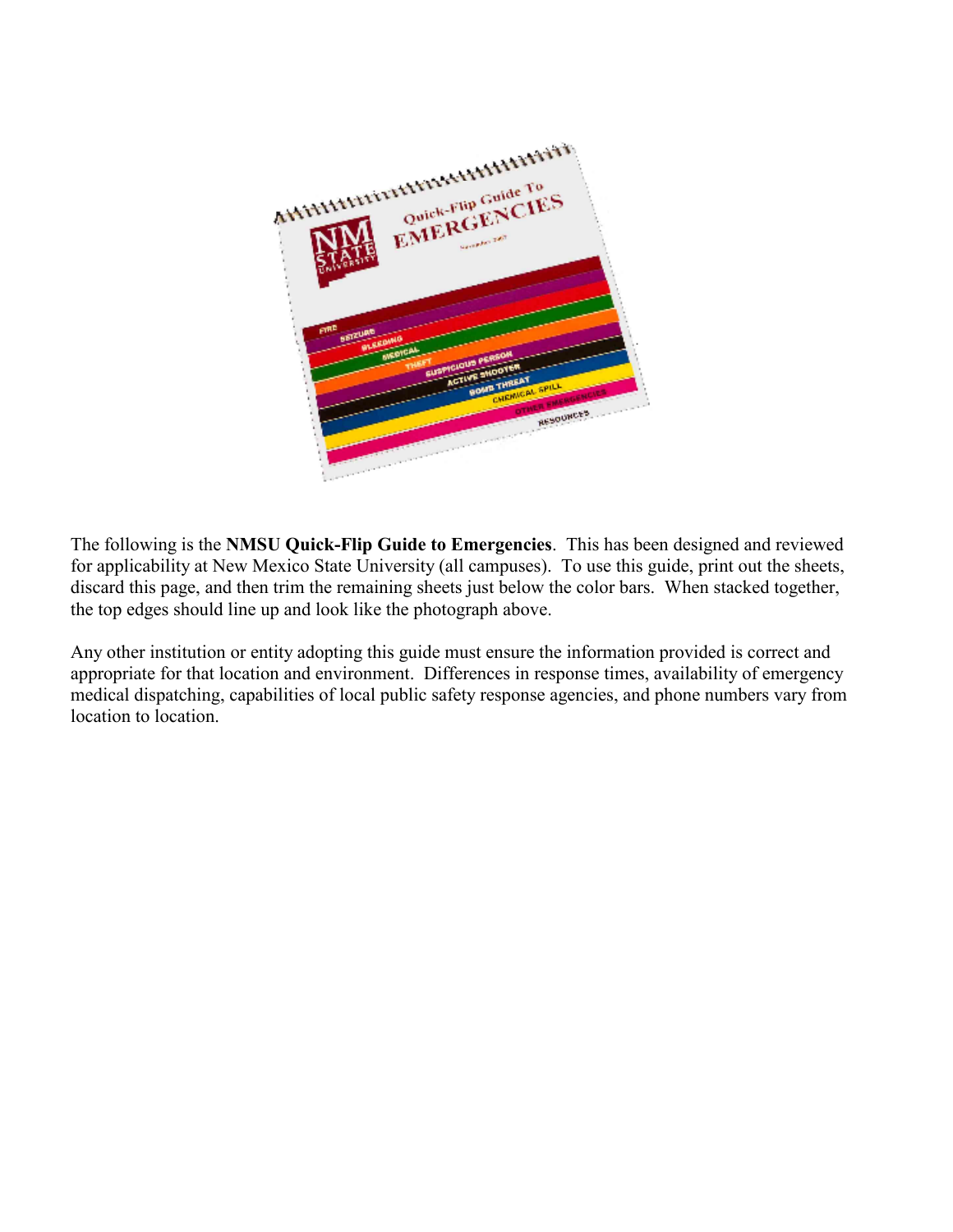

# **Quick-Flip Guide To EMERGENCIES**

**July 2014**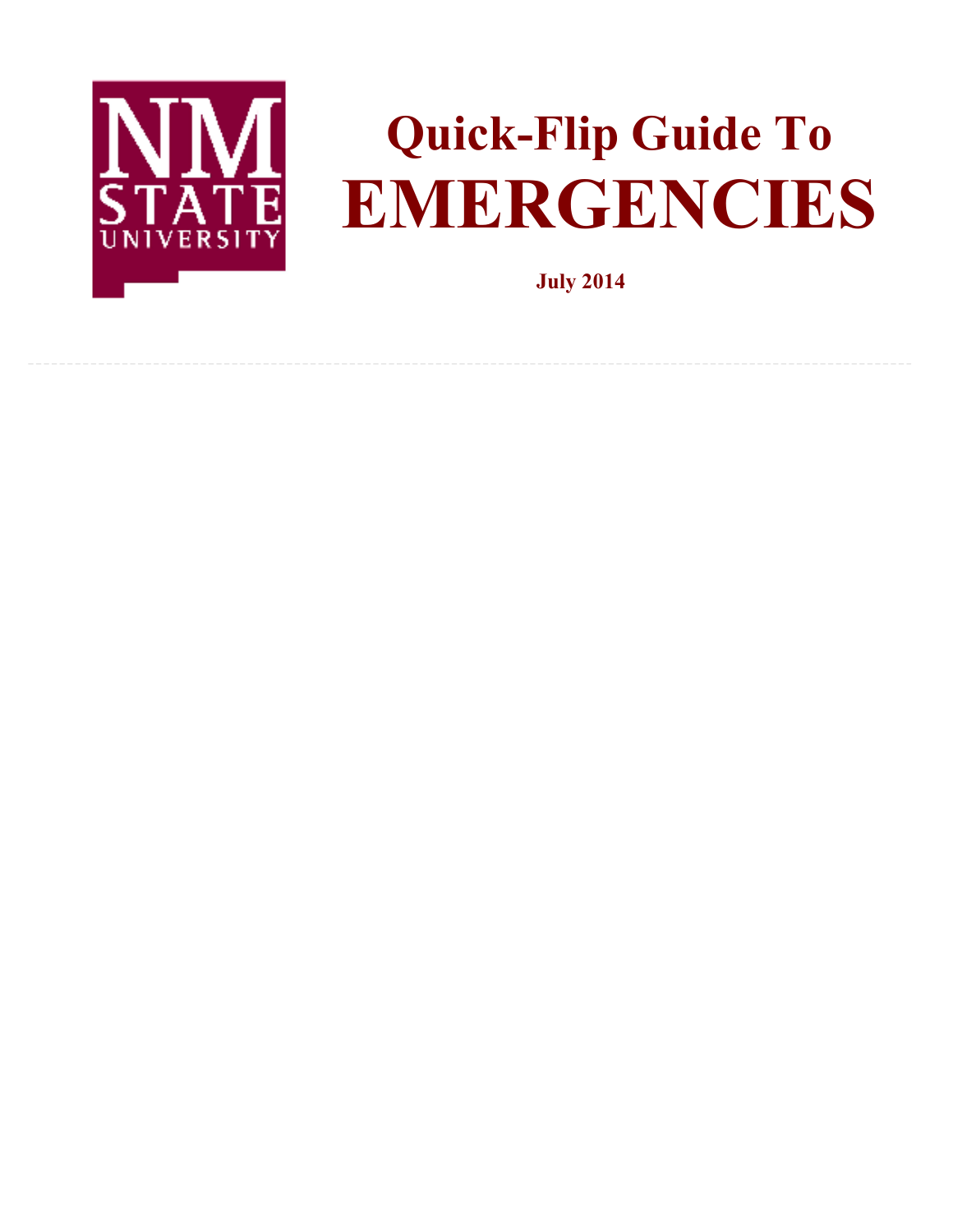This guide has been developed by the NMSU Police Department, in concert with other public safety and health entities, in order to provide faculty and staff with a quick reference to use in times of emergencies. Employees are urged to keep it in a readily accessible location, and to go through the guide several times a year in order to stay familiar with it. The information contained in this guide is general in nature, and more specific guidance and instructions can be obtained by calling the NMSU Emergency Dispatch Center at 911 during emergencies (for non-emergencies, call 575 -646-3311) at any time. And you may contact Environmental Health & Safety (575-646-3327) or visit safety.nmsu.edu.

Training in how to handle a wide variety of emergency situations is available from the NMSU Police Department. This includes classes on self defense, CPR and First Aid, Community Emergency Response Team (CERT), and the nationally taught R.A.D.Kids course (for children). For more information on these courses, call the Police Department administration at (575) 646-4533 during normal business hours.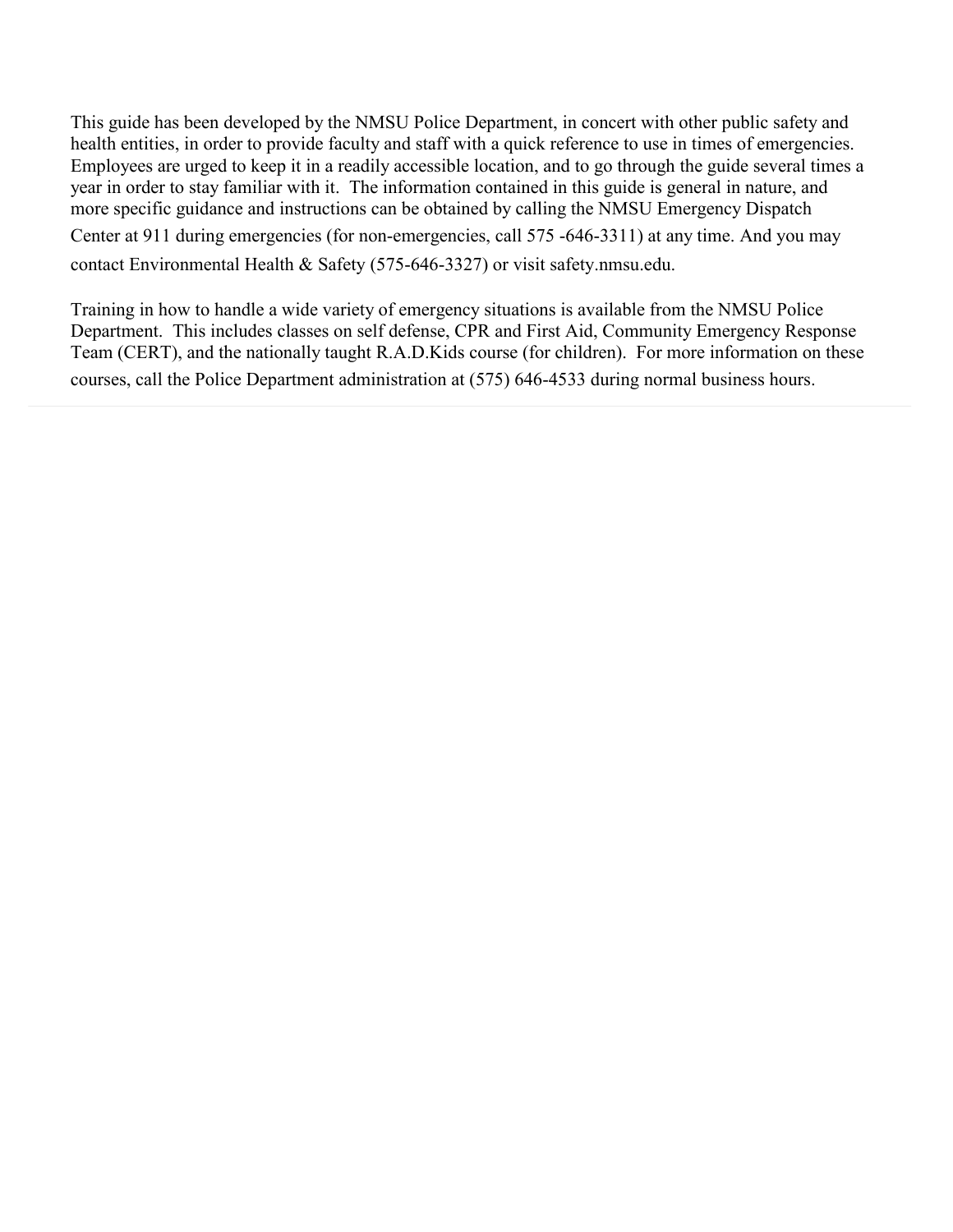# *FIRE*

#### *Small fire:*

- o Notify others nearby, call **9 1 1**
- o If safe, use fire extinguisher
- o If fire remains after 1 minute, get out

#### *Large fire/smoke:*

- o NOTIFY others, call **9 1 1**
- o Activate Fire Alarm
- o Leave building quickly, using stairs
- o If can't escape, use safe refuge area

Fires can be extremely dangerous. Nationally, over a dozen people will die on college campuses each year due to fire.

In addition to having working smoke/fire detectors, all buildings should have fire extinguishers, and the occupants of the buildings should be trained in how to properly use them.

Fires can grow quickly, so anytime a decision is made to try to fight a fire with a fire extinguisher, it is important to be aware of this possibility and abandon efforts in favor of escape if the fire has grown to a size of several feet or more.

For more information about fires, and to learn how to properly use

a fire extinguisher, contact the NMSU Fire Department at 646-2519.

### FIRE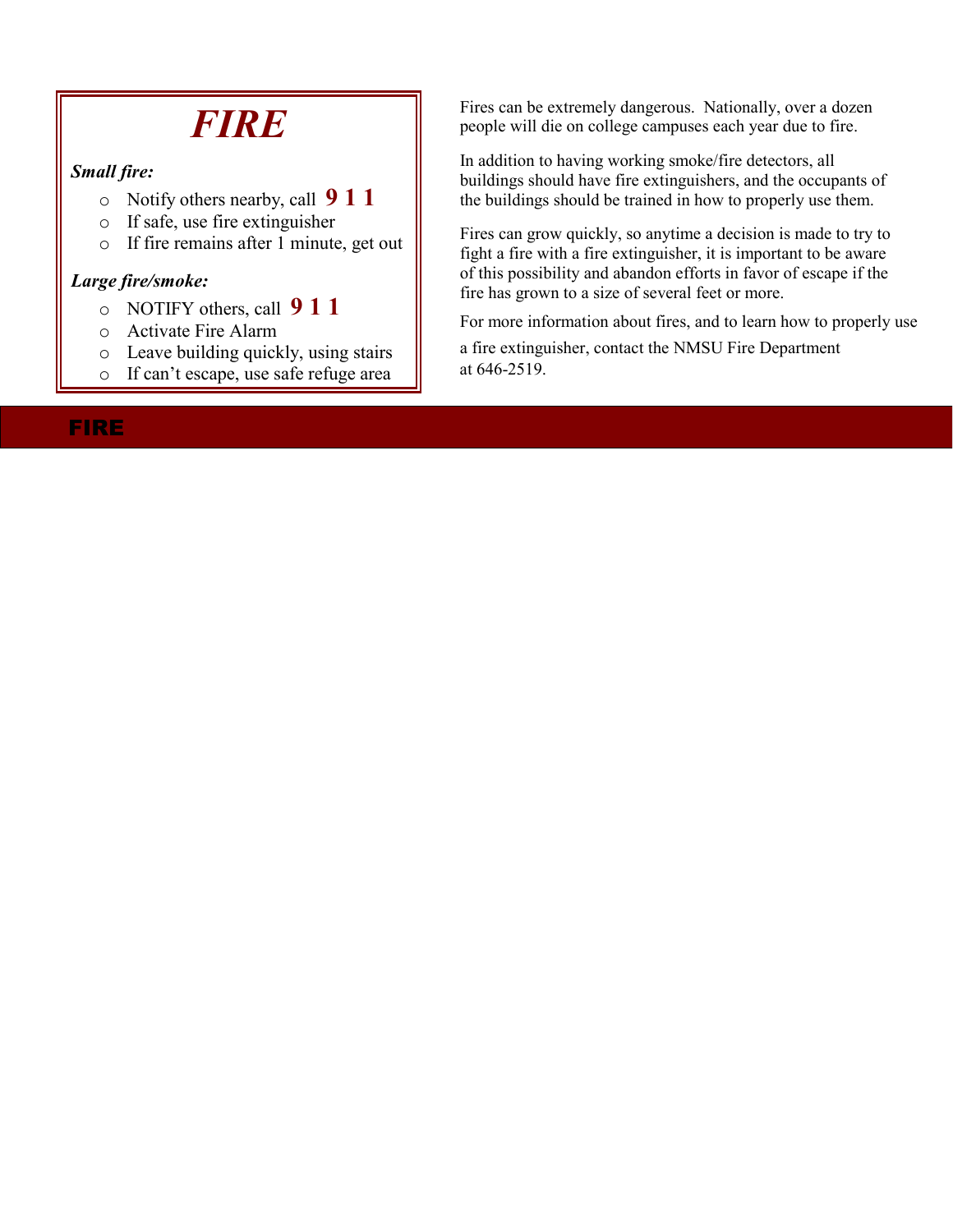# *SEIZURE*

### *If someone is having a seizure:*

- o Help them gently to the ground
- o Move objects they might strike away from them (like chairs or tables)
- o Call **9 1 1**
- o Ask others nearby to give the person some privacy by turning their backs
- o Follow emergency medical directions provided by the dispatcher

Seizures can be caused by a variety of conditions and disorders. While some people have had seizure conditions for a number of years and take medication to control them, others may have their first seizure on campus. Even for those patients taking medication, they may still have seizures occasionally.

Someone having convulsive seizures can be terrifying to someone nearby who has not seen them before. They can also be very embarrassing to the patient, as the patient is often aware of what is going on around them and what is said as they are recovering for several minutes before they are able to speak.

Contrary to television shows and movies, you should never put something in the mouth of a person who is having a seizure. While a person may not breathe while they are having convulsions, they are not choking. However, putting something in their mouth can cause them to choke.

# SEIZURE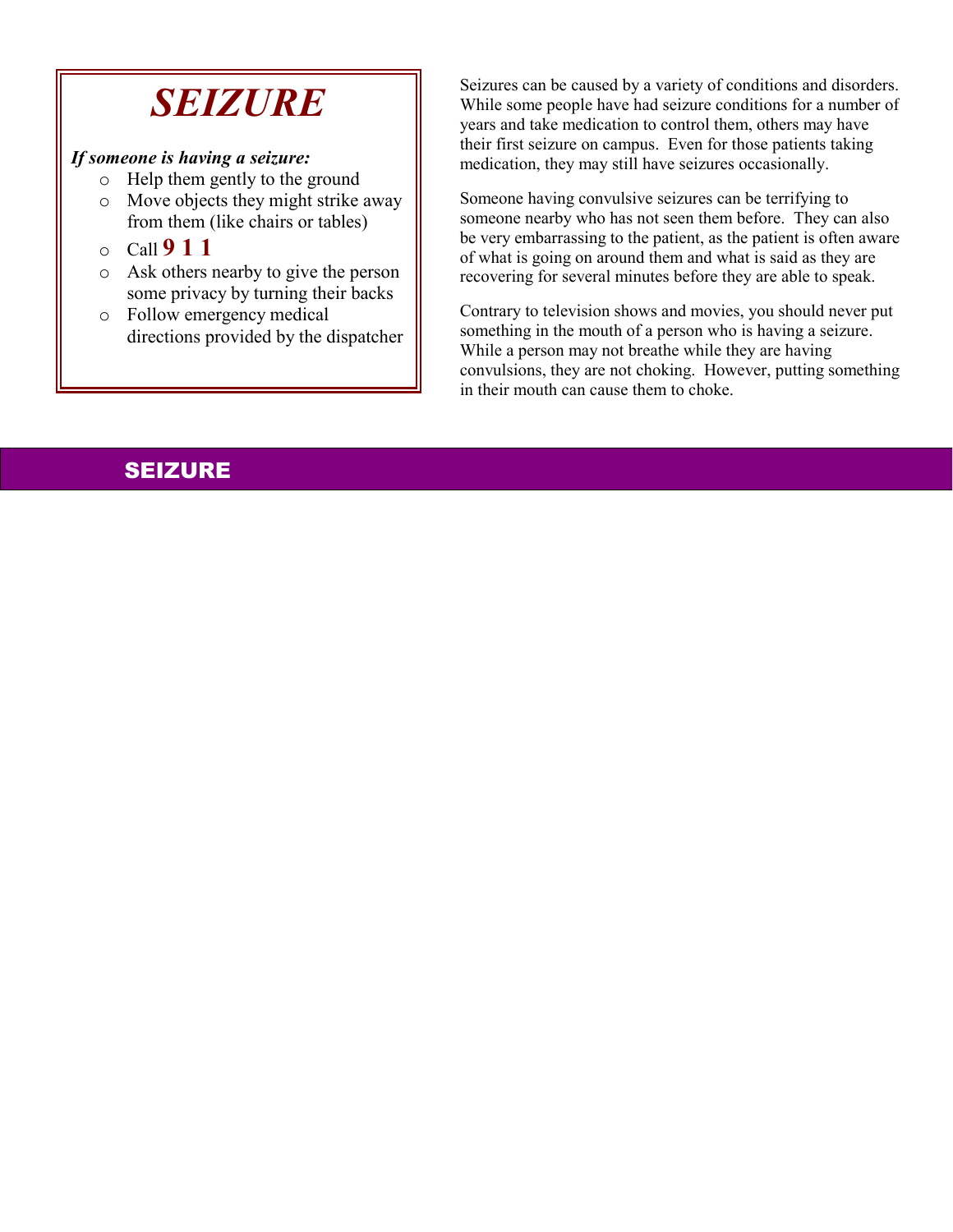# *BLEEDING*

#### *Small cuts:*

- o Clean the wound of debris
- o Apply an adhesive bandage
- o Recommend consulting a doctor

### *Large cuts/bleeding:*

- o Call **9 1 1**
- o Using a clean cloth or bandage, apply direct pressure to the wound
- o Have the person lie down with legs elevated
- o When possible, use protective gloves while giving treatment

Cuts can be small and present no immediate danger, or they can be large and an immediate threat to the patient's life. Regardless of the size of the cut, however, there is always a potential for infection. Therefore, whenever possible cuts should be bandaged with sterile dressings, and the person should be encouraged to see their physician to determine whether or not the cut may have become infected.

Cuts to the face and head can bleed large amounts, even if the cut itself is small. They can also present a special danger if on or near they eyes, nose, or mouth. Any cuts in this area should be referred to medical professionals.

If there is an object still inside the wound (such as a stick, knife, or piece of glass), it should be left where it is and not moved. Bandage around the object as best as possible to keep it from shifting and seek immediate medical treatment.

### BLEEDING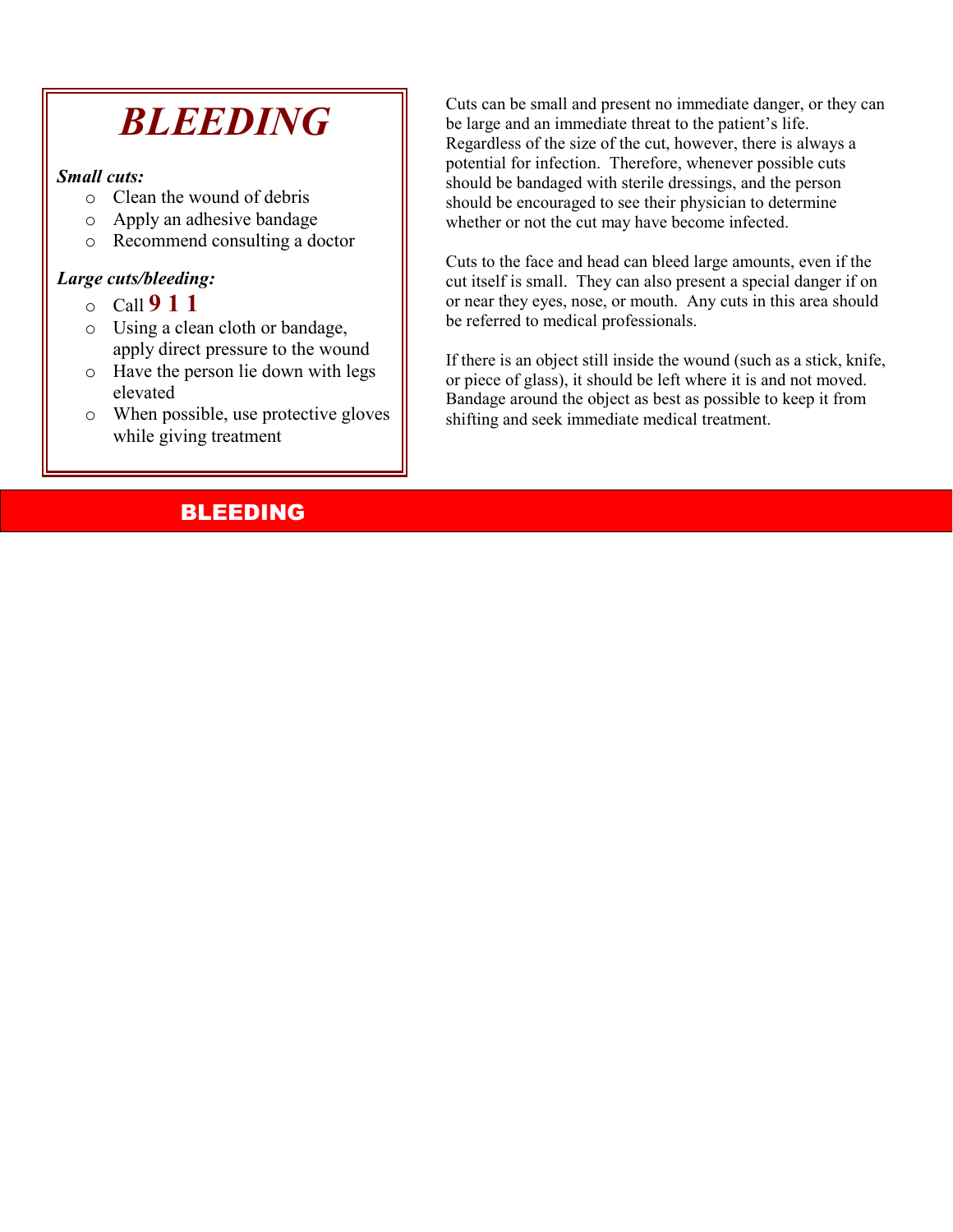# *MEDICAL (other)*

#### *For all medical emergencies:*

- $\circ$  Assess scene safety is it safe to approach the patient?
- o Is the person breathing? Can he/she talk or cough?
- o Call **9 1 1**
- o If possible, take the phone to where the patient is located
- o Follow the emergency medical instructions provided by the dispatcher
- o If others are available, have them assist in giving aide, helping first responders find the patient, etc.

There are a wide variety of medical conditions that might affect a person. These include animal bites, insect stings, allergic reactions, falls, heat and cold emergencies, and heart attacks.

If someone is in need of medical assistance, always start with calling 911 in order to get emergency medical services responding as quickly as possible. These professionals will bring the appropriate equipment and medications that can be used to help the person and get them as quickly as possible to a hospital.

In addition, the emergency dispatcher can provide callers with directions over the phone on what can be done until responders arrive. This includes the gathering of critical information, instructions on how to assess the patient, and information on how to perform life-saving techniques like CPR.

Before something happens, consider taking a First Aid and CPR course. These courses provide the opportunity to learn and practice emergency techniques. In the event of an emergency, you will then be more confident in your abilities.

## MEDICAL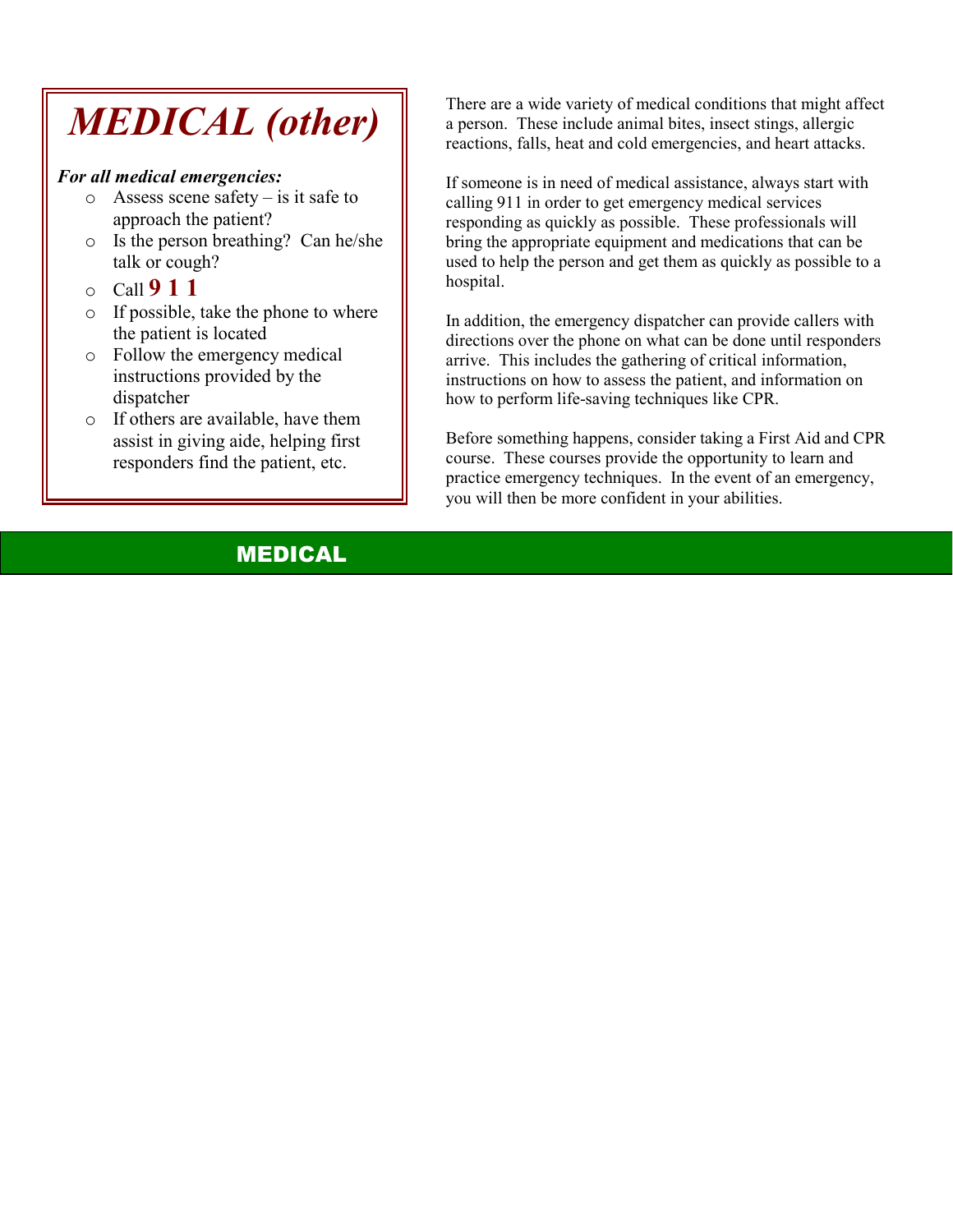# *THEFT*

*In Progress:* 

- o Call **9 1 1**
- o Tell the dispatcher what is happening
- o Provide a description of the person(s) committing the crime
- o Give the direction of travel if the person starts to leave
- o If safe, follow the person at a distance and continue to provide the dispatcher with updated information

### *If already completed:*

- o Call police to report
- o Gather as much information about the stolen items as possible
- o Cancel credit cards or checks

Most theft on college campuses is the result of desirable items not being properly secured. Basic prevention measures can greatly reduce the likelihood of theft, including:

- Do not leave valuables like laptop computers, backpacks, and purses in unsecured offices or classrooms, even for just a few minutes
- Secure items in vehicles out of sight. When possible, lock them in the trunk or take them with you
- Keep a record of credit card numbers and contact information so cards can be quickly cancelled if necessary
- Keep a record of the make, model, and serial numbers of all electronic equipment
- Do not leave windows open, even if just a few inches.
- Use quality locks on bicycles that resist cutting from bolt cutters or wire cutters
- Use quality locks on doors, preferably deadbolts
- Follow departmental safety and security procedures
- Report suspicious activity

If victimized, do not touch/handle things until after police have been called so you don't destroy possible evidence.

# THEFT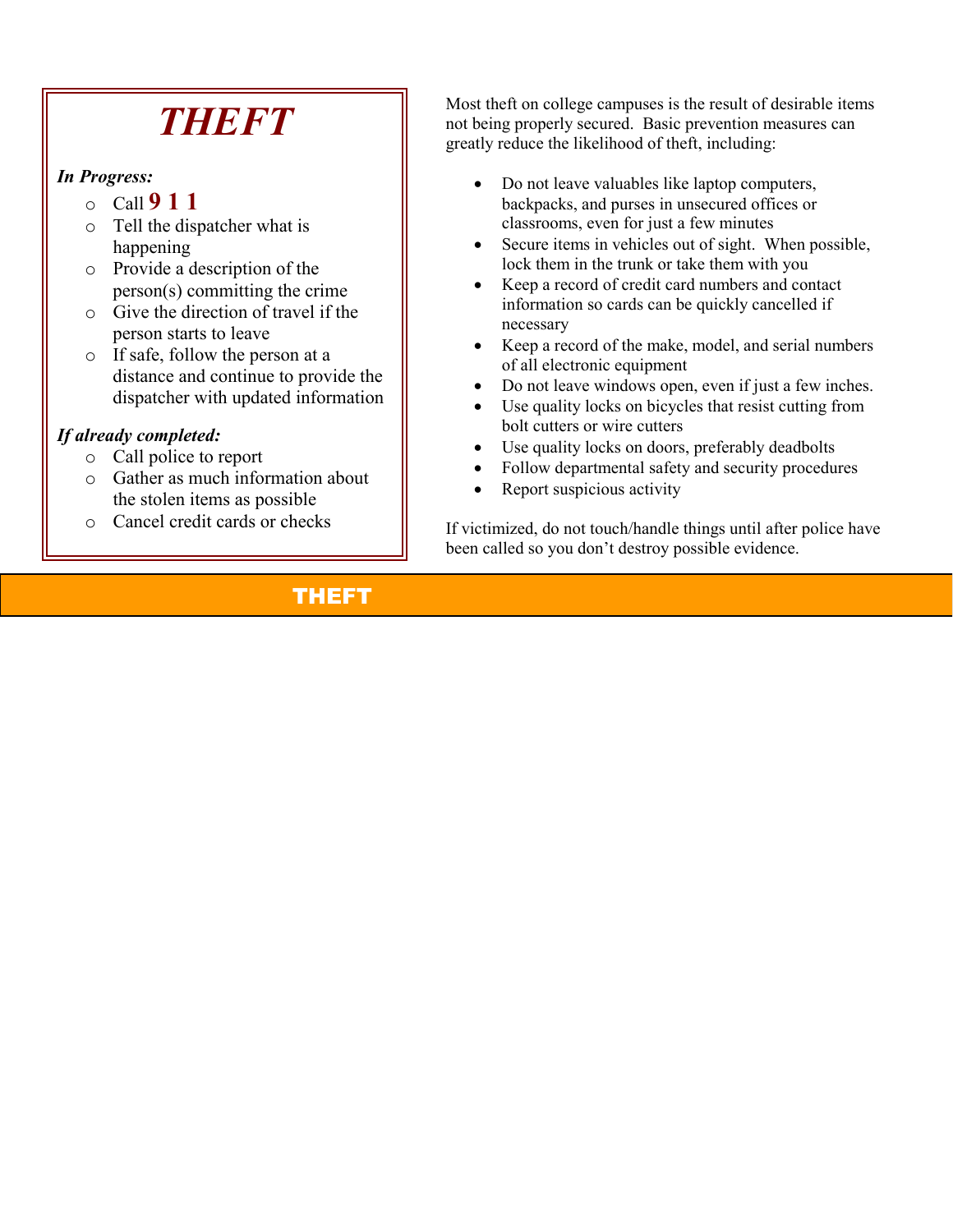# *SUSPICIOUS PERSON*

#### *As soon as possible:*

- o Call **9 1 1** or non-emergency numbers for police or security
- o Provide the dispatcher with as much information as possible about the person, including clothing description, height, build, hair color, eye color, jewelry, vehicle description, license plate number, etc.
- o If possible, take a picture with a cell phone or other camera
- o Notify supervisors so they can take any action necessary to improve security in the office/work environment

Virtually everyone has seen someone they thought did not belong in an area, or was doing something that didn't quite seem right. In some cases, these suspicious people have been reported and found to be terrorists conducting surveillance on a location. In these cases, many lives were saved. In other cases, it has been determined that the person was not actually doing anything wrong. In both cases, the decision to report the suspicious behavior was appropriate.

When people are planning on committing a crime, they frequently "test" the environment to see what they can get away with and the ease with which they will be able to commit their eventual crime. They often begin by doing things that are not proper, but not necessarily illegal. This may include trying door knobs to see if any are left open, looking closely at door latches to see if they might be able to jam them in the open position, taking pictures of the area (especially of site lines, camera locations, alarm panels, doors, windows, and equipment), sitting and watching the habits and patterns of the people who work there, etc.

If something or someone doesn't feel quite right, it is always best to take the safe approach and report it to the proper police or security authorities so it can be checked out. Don't feel bad if the person ends up being innocent, as the next time the suspicious person might be up to no good.

## SUSPICIOUS PERSON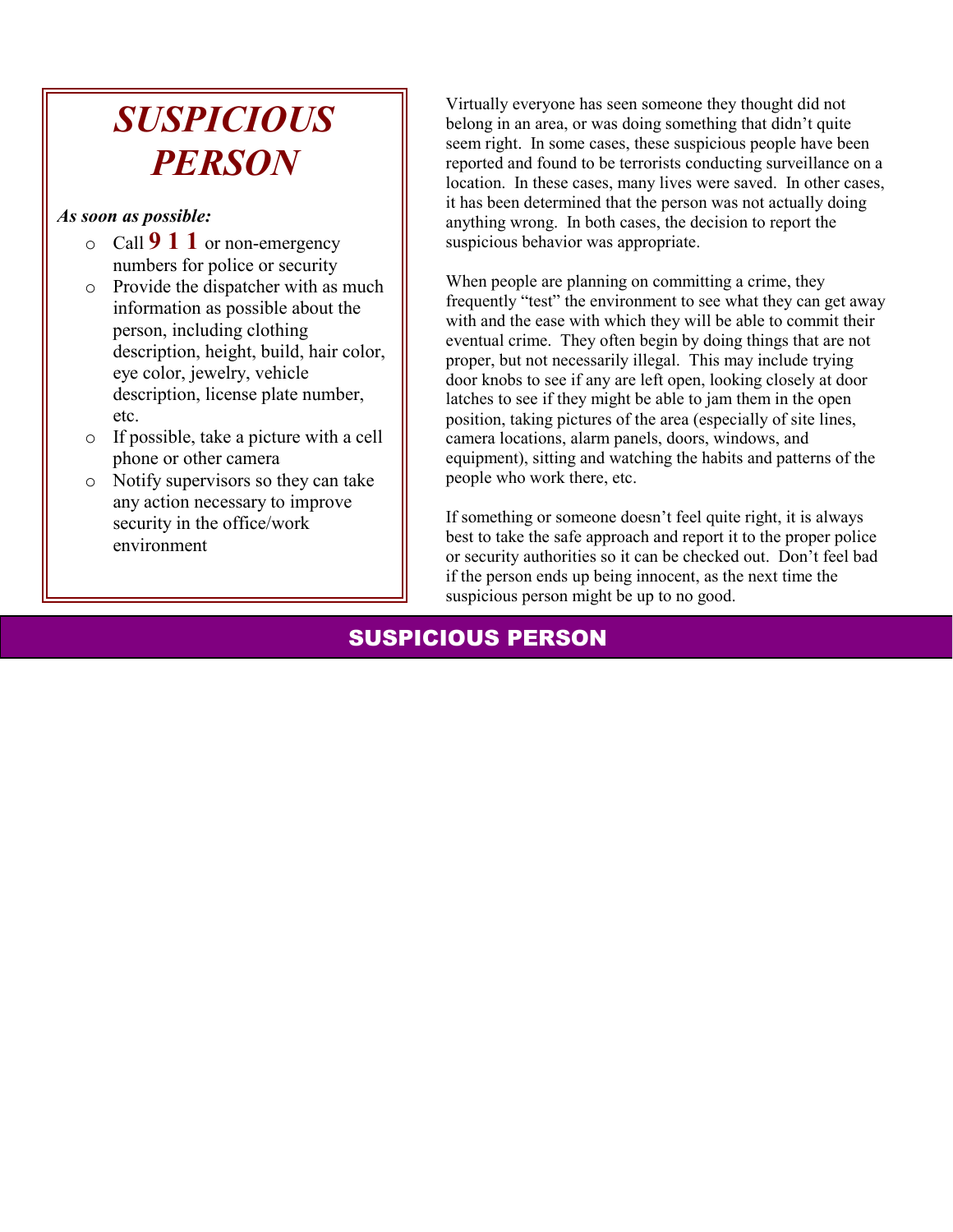# *ACTIVE SHOOTER*

### *If possible:*

- o **Escape** from the area immediately
- o Notify others you encounter of the danger
- o Call **9 1 1**
- o If able to find a safe area, stay on the line and continue to provide the emergency dispatcher with updated information

### *If unable to escape immediately:*

- o Get to an office or room as far away from the shooting as possible
- o Lock the door and cover any windows facing hallways
- o Keep quite and do not answer the door
- o Call **9 1 1** and tell the dispatcher where you are and what is happening
- o Look for means of possible escape or self-defense

Active shooter incidents are extremely dangerous. They are often the result of an individual familiar with an area carrying out a planned attack on the occupants of the building. Due to a number of high-profile incidents over the past 40 years, there are a number of examples of attacks available that are used by some criminals to plan their actions. This means that largescale shooting incidents will continue to be a threat at schools and workplaces for a long time.

During an active shooter incident, time is critical. If gunshots are heard, it is critical to avoid getting closer to the area to see what is happening. Instead, people need to act quickly to get as far away as possible, warning others as they leave.

If unable to escape, making an office or classroom into a shelter may be the only possibility. Doors should be locked (or blocked), windows covered, and cover (like thick tables or desks) used. Call 911 to notify authorities what is happening and that you are trapped. Do not answer the door if someone knocks. It may take quite a while for officers to get to you, as they will first focus on stopping the shooter(s). Remember, the longer it takes to get to you, the further away from the actual shooting you are likely to be.

If you have been trapped and are able to find a means of escape or self-defense, use them when you can do so as safely as possible. If directly confronted by the shooter, self-defense with what is available may be the only viable option.

# ACTIVE SHOOTER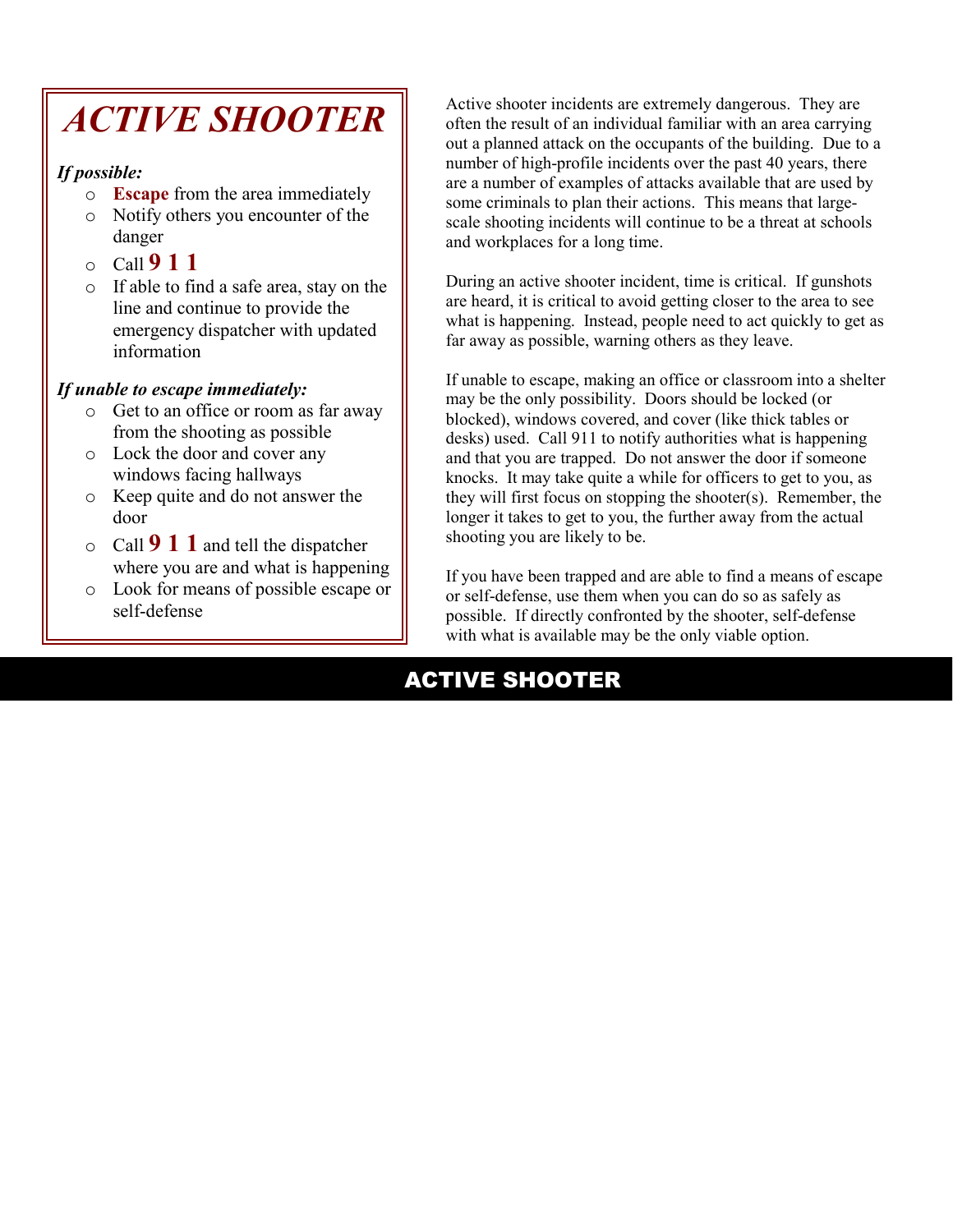# *BOMB THREAT*

### *By Phone:*

- o Pay close attention to what the caller is saying
- o Look for caller ID information on the phone
- o Use the guide in the next column to gather as much information as possible
- o Notify others nearby, call 911
- o Look for any items that appear to be out of place, report them to responding units.
- o Follow departmental procedures to guide decisions on what to do next

### *In Writing:*

- o Call 911 police to report
- o Avoid touching paper any more than is absolutely necessary.
- o If threat is immediate, follow departmental procedures
- o Follow instructions provided by the emergency dispatcher

Gather as much information from the caller. This includes:

- $\Box$  If a recorder is available, make sure it is running
- Note the time and Caller ID information
- $\Box$  Note which line the call is coming in on
- $\Box$  Pay close attention to the exact words used
- $\Box$  Keep the caller on the line as long as possible, try to get as much detailed information as possible, to include:
	- $\triangleright$  Where is the bomb?
	- $\triangleright$  When is the bomb going to explode?
	- $\triangleright$  What does the bomb look like? What kind?
	- $\triangleright$  What will cause it to explode?
	- $\triangleright$  Who placed the bomb? Why?
	- $\triangleright$  Where are you calling from?
	- $\triangleright$  What is your name? Address?
	- $\triangleright$  Note the following characteristics of the caller:
	- $\triangleright$  Does it sound like a male or female voice?
	- $\triangleright$  What is the caller's demeanor (calm, angry, rushed, laughing, crying, sincere, etc.)
	- $\triangleright$  Does the caller have any special characteristics (accent, stutter, lisp, slur, nasal sound, high pitch, low pitch, squeaky, etc.)
	- > Does the caller speak fast, rushed, slow, deliberate, loud, soft, etc.
		- $\triangleright$  Is the voice familiar?
		- $\triangleright$  Are there any background noises?
- Follow any special instructions provided by the emergency dispatcher.

### BOMB THREAT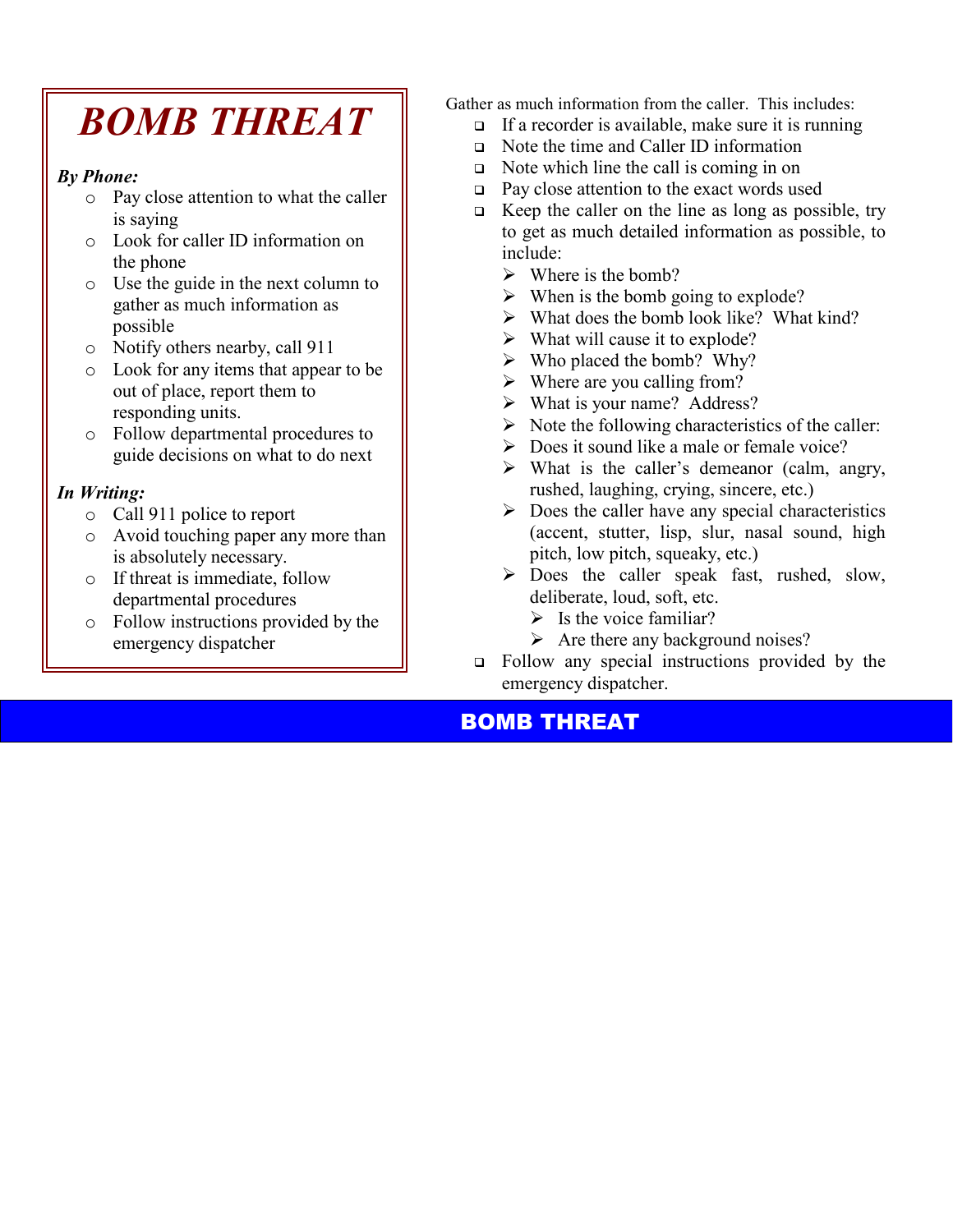# *CHEMICAL SPILL*

#### *Small spill:*

- o Follow established laboratory or workplace procedures for spill management
- o Notify Environmental Health & Safety
- o Ensure cleaned-up material is properly disposed

#### *Large spill:*

- o NOTIFY others, call 911
- o Leave building quickly, using stairs
- o If can't escape, use safe refuge area
- o If people have been contaminated, use emergency showers if safe and available

### *Ingestion:*

- o Call 911
- o Inform the dispatcher of the chemical or product name
- o Have someone else contact the Poison Control Center at 1-800-222-1222

Chemicals are part of the everyday lives of virtually everyone in the United States. As such, they are familiar items to most people. This familiarity can sometimes result in the chemicals being handled in a manner that is less cautious than it should be. In addition, some accidents can occur as the result of slips and falls. Either of these can lead to a chemical being spilled into the environment.

Since chemicals vary greatly in the type and amount of danger they present, the nature of the specific chemical involved in a spill needs to be taken into consideration during an incident. Chemicals that present an inhalation hazard may need to be handled quite differently from those that only present a contact danger. Because of this, all employees who may be exposed to chemicals in the workplace need to be properly trained about the chemicals and where they can find the Material Safety Data Sheets, along with any specific departmental or laboratory procedures for spills that might exist.

In order to reduce the danger of spills, there are several steps that can be taken, including:

- Keep chemicals in their original containers
- Have MSDS and departmental procedures clearly posted
- Have annual training with all employees regarding chemical hazards in their workplace
- Call 911 for any spill that is larger than the department is trained and equipped to handle
- Make sure any cleaned up chemicals are properly contained
- Never pour chemicals down a sink call

Environmental Health & Safety (575) 646-3327 for guidance on how to properly dispose of chemicals.

# CHEMICAL SPILL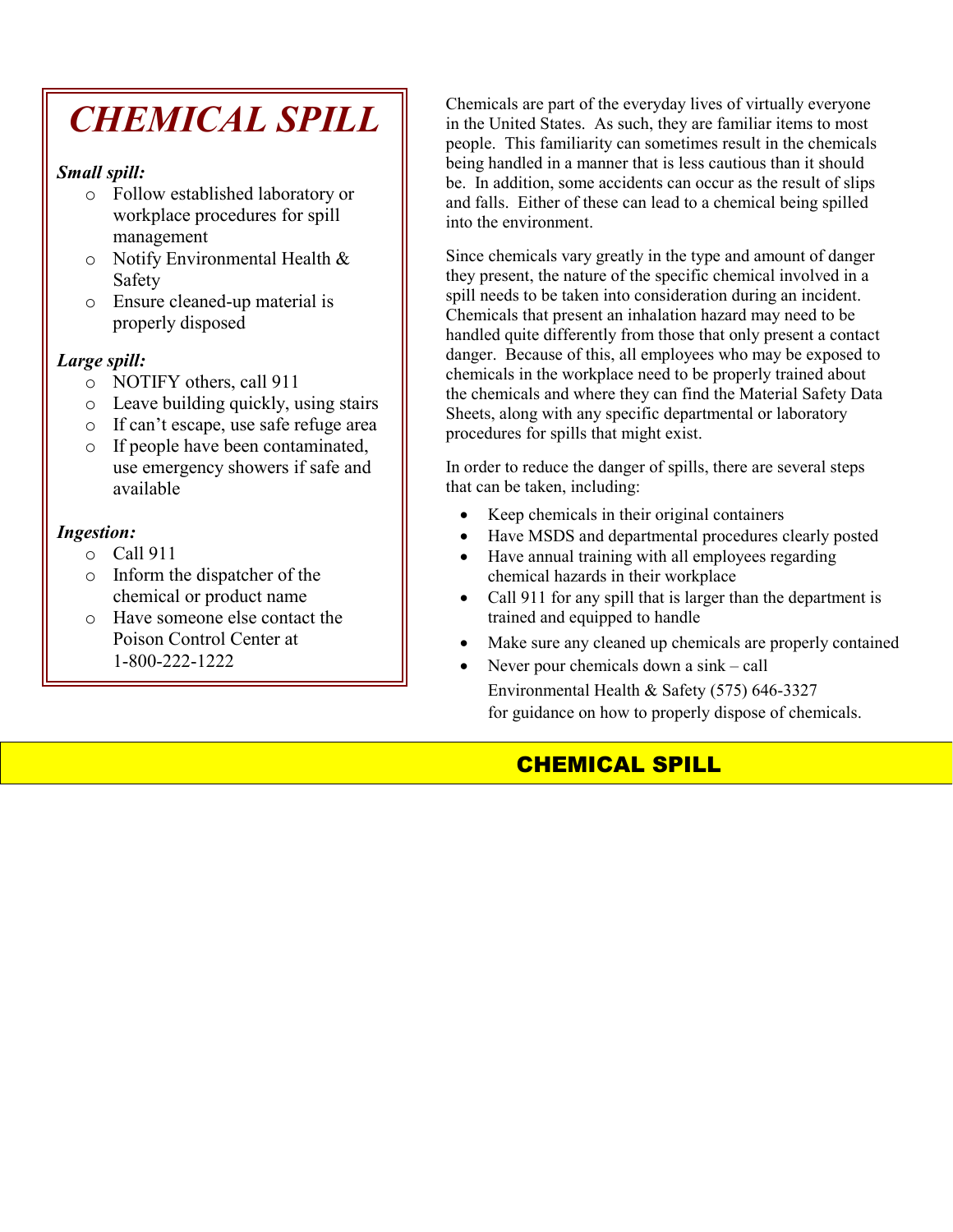# *EMERGENCIES*

*In any emergency:*

- <sup>o</sup>Call **9 1 1**
- o Say, "This is an **EMERGENCY**"
- o Give your **LOCATION**
- o Briefly tell **WHAT** is happening
- o Stay on the line for instructions or to provide additional information to the dispatcher.

#### *Stay safe:*

- o Get to a safe place as quick as possible
- o Notify others of the danger so they can also stay away
- o Monitor the situation to see if it gets worse or if circumstances (like wind direction) change
- o Don't take unnecessary risks to try to save property
- o Be prepared in advance for things that can be reasonably anticipated based on occupation or location

There are a number of potential emergency situations that might occur. These include **natural disasters** (such as floods, tornados, earthquakes, extreme heat, lightning, disease outbreaks, etc.) and **manmade incidents** (including traffic crashes, hazardous chemical releases, downed electrical lines, collapsed bridges, criminal activity, terrorism, arson, etc.).

Because there is such variety in what might happen, it is impossible to provide guidance for all possible incidents in a guidebook like this. However, there are common factors in many incidents that may prove useful most of the time. These include:

- Know how to get emergency help (usually via **911**)
- **Be prepared** Have supplies to get yourself through at least 72 hours of a major incident, including food, water, and clothing
- **Assess danger** Avoid obviously dangerous activity like crossing flooded roadways, live electrical wires, the sounds of gunshots or explosions, etc.
- **Help yourself** If possible, evacuate to a safer location. If leaving is not possible, shelter in place in the safest location you can get to depending on the hazard.
- **Help others** If you can safely do so, warn others nearby of the danger. This may mean turning on hazard lights on your vehicle, placing flares or reflective markers in front of the hazard, talking with people approaching, etc.
- **Reassess** Be aware that situations can change for the worse. Continually monitor the situation and be prepared to move further away or take other action if the danger grows.
- **Plan for Reunion** Have a plan for getting in touch with family and friends during major disasters. Designate a person outside the area to serve as a check-in point.

### OTHER EMERGENCIES